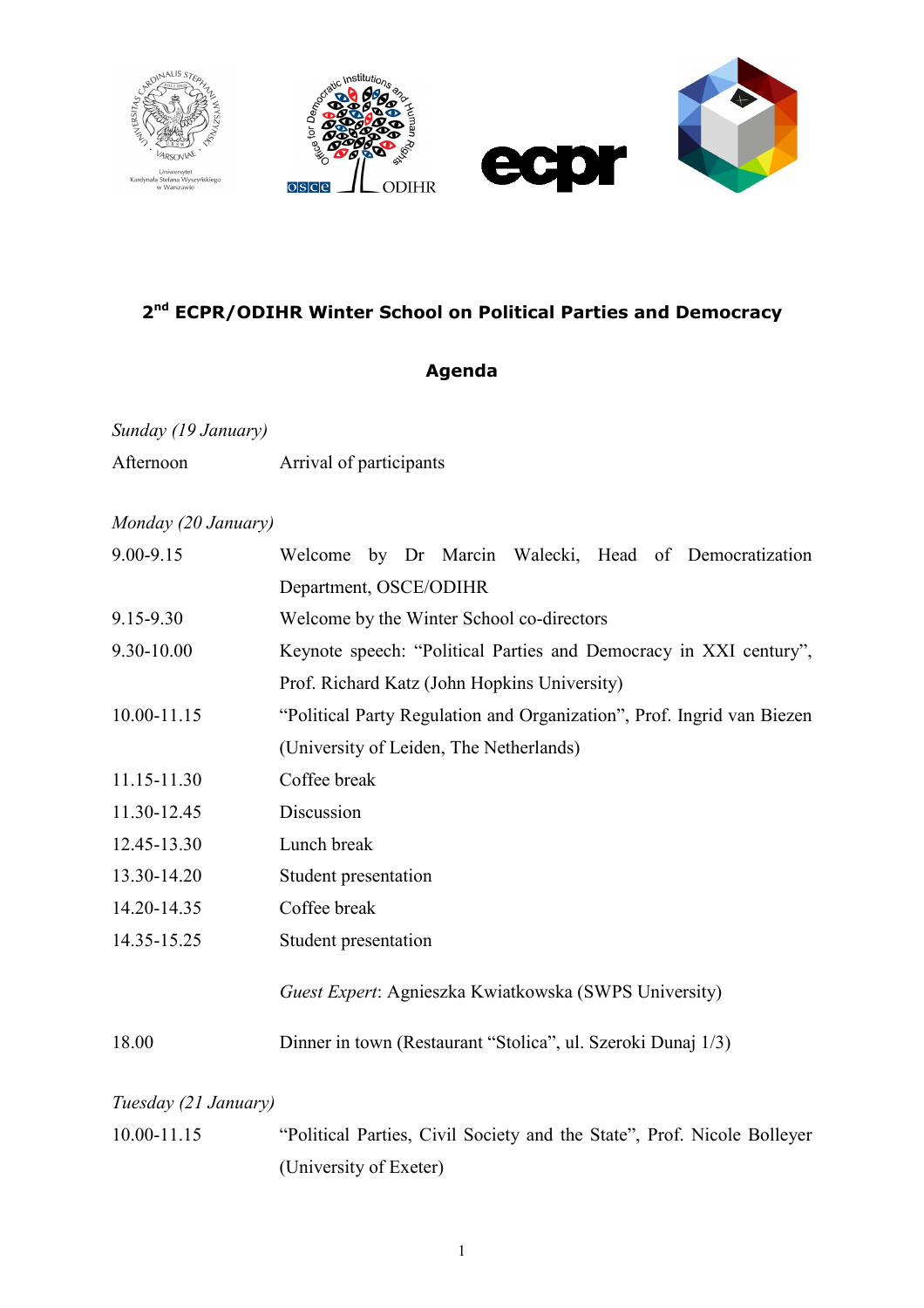







| 11.15-11.30 | Coffee break         |
|-------------|----------------------|
| 11.30-12.45 | Discussion           |
| 12.45-13.30 | Lunch break          |
| 13.30-14.20 | Student presentation |
| 14.20-14.35 | Coffee break         |
| 14.35-15.25 | Student presentation |
| 15.25-16.15 | Student presentation |

*Guest Expert*: Dr Mikolaj Cześnik (SWPS University)

# *Wednesday (22 January)*

| 10.00-11.15 | "Political Parties and Diversity – Women, and Persons with |
|-------------|------------------------------------------------------------|
|             | Disabilities", Ajla van Heel (OSCE/ODIHR, Warsaw, Poland)  |
| 11.15-11.30 | Coffee break                                               |
| 11.30-12.45 | Discussion                                                 |
| 12.45-13.30 | Lunch break                                                |
| 13.30-14.20 | Student presentation                                       |
| 14.20-14.35 | Coffee break                                               |
| 14.35-15.25 | Student presentation                                       |
| 15.25-16.15 | Student presentation                                       |
|             | Guest Expert: ??? (OSCE/ODIHR)                             |
| 18.30       | Dinner in town (Restaurant "BrowArmia", ul. Królewska 1)   |

#### *Thursday (23 January)*

| 10.00-11.15 | "Democratic Backsliding: the Evolution of Democracy since 1900", |
|-------------|------------------------------------------------------------------|
|             | Dr Anna Lührmann (V-Dem Institute, University of Gothenburg)     |
| 11.15-11.30 | Coffee break                                                     |
| 11.30-12.45 | Discussion                                                       |
| 12.45-13.30 | Lunch break                                                      |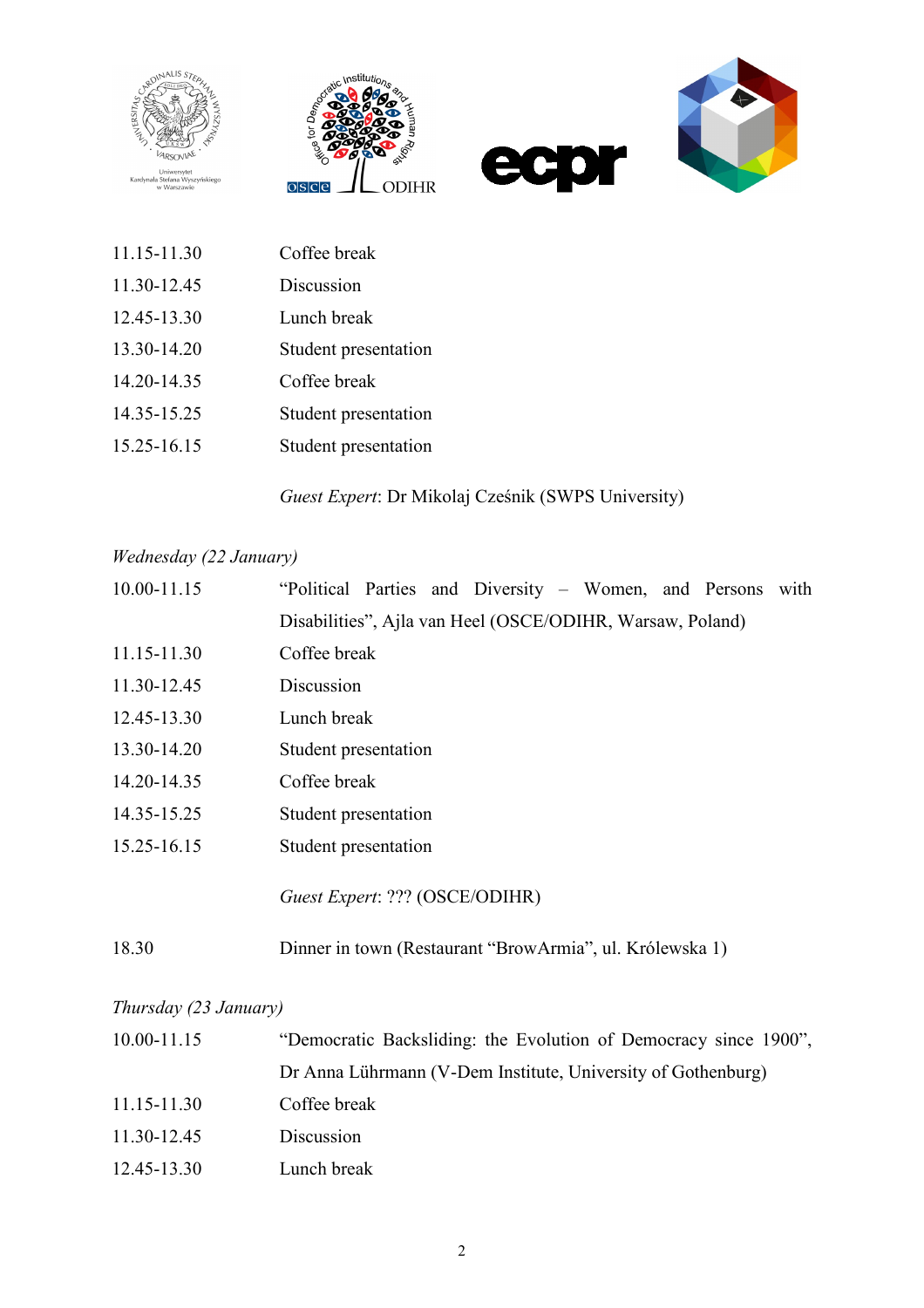







13.30-14.20 Student presentation 14.20-14.35 Coffee break 14.35-15.25 Student presentation 15.25-16.15 Student presentation

### *Guest Expert*: Dr Michał Kotnarowski (SWPS University)

#### *Friday (24 January)*

| 10.00-11.15 | "Political Parties and Election Campaigning", ??? (OSCE/ODIHR, |
|-------------|----------------------------------------------------------------|
|             | Warsaw, Poland)                                                |
| 11.15-11.30 | Coffee break                                                   |
| 11.30-12.45 | Discussion                                                     |
| 12.45-13.30 | Lunch break                                                    |
| 13.30-14.20 | Student presentation                                           |
| 14.20-14.35 | Coffee break                                                   |
| 14.35-15.25 | Student presentation                                           |
| 15.25-16.15 | Student presentation                                           |
|             |                                                                |

*Guest Expert*: ???

#### *Saturday (25 January)*

| 10.00-11.15 | "Party Politics in the Age of Populism", Dr Lenka Bustikova (Arizona) |
|-------------|-----------------------------------------------------------------------|
|             | State University, USA)                                                |
| 11.15-11.30 | Coffee break                                                          |
| 11.30-12.45 | Discussion                                                            |
| 12.45-13.30 | Lunch break                                                           |
| 13.30-14.20 | Student presentation                                                  |
| 14.20-14.35 | Coffee break                                                          |
| 14.35-15.25 | Student presentation                                                  |
| 15.25-16.15 | Student presentation                                                  |
|             |                                                                       |